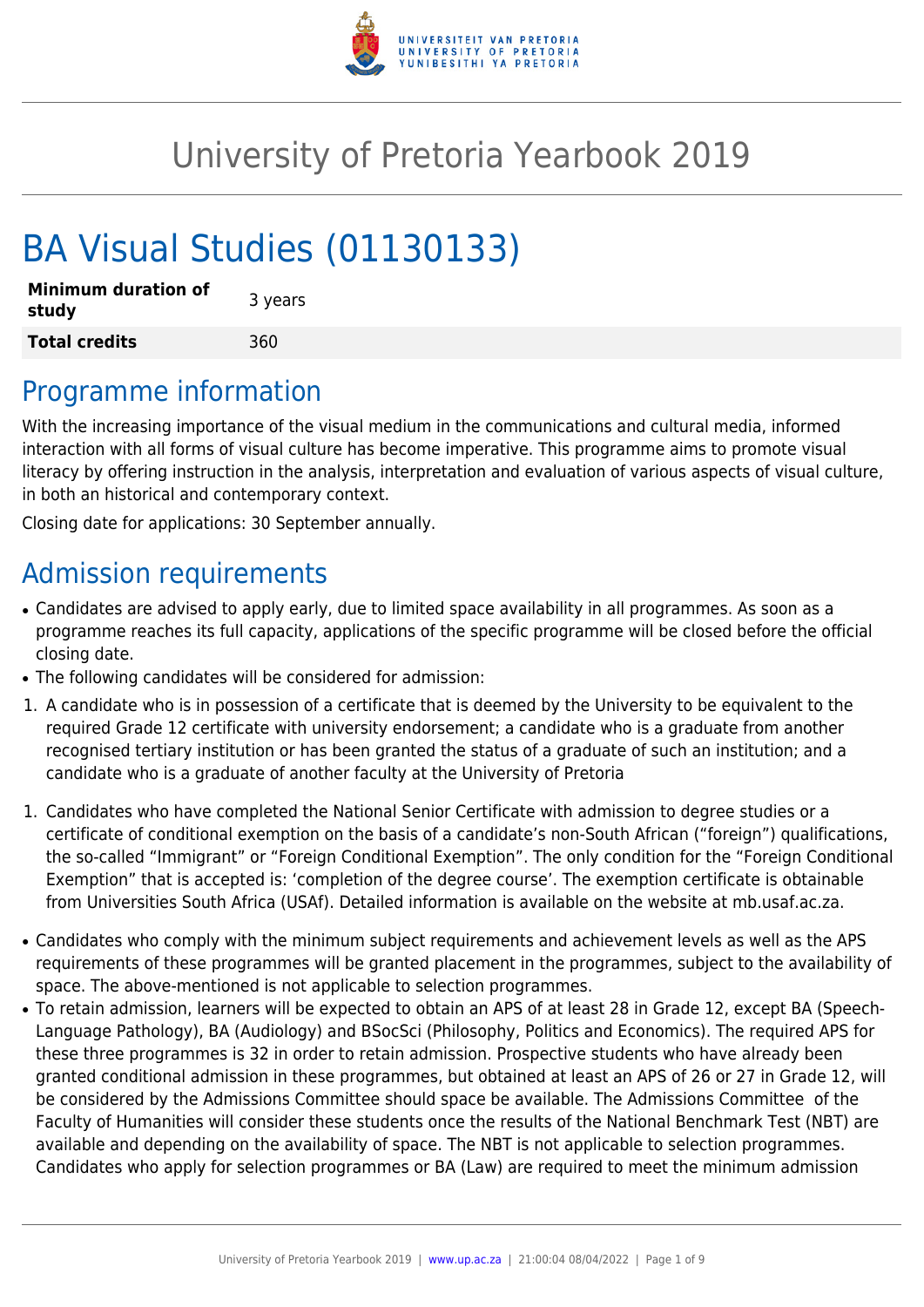

requirements.

- Applicants who meet the minimum APS requirement, but who do not comply with the subject requirements must write the NBT.
- The Faculty will assess satisfactory performance in the NBT in the light of its commitment to ensure that an appropriate proportion of the applicants will be drawn from the disadvantaged category of the population.
- Life Orientation is excluded when calculating the APS.
- The language of communication and correspondence is English only.
- For more information, please consult the Faculty yearbook on the UP website.
- Note: The A and IB HL levels are not included in the APS Conversion Table. Faculty requirements for admission based on these equivalent international qualifications are a D for the A level and 4 for the IB HL level.
- Non-NSC candidates who have already completed the equivalent of Grade 12, are advised to submit their Exemption certificates obtained from USAf (www.usaf.ac.za) along with their applications.
- Non-NSC candidates who do not have English Language in Grade 12 are advised to write the NBT or submit their SAT results. Please note that English Literature is not considered as a substitute for English language.

| <b>Minimum requirements</b>                                                 |          |            |
|-----------------------------------------------------------------------------|----------|------------|
| <b>Achievement level</b>                                                    |          |            |
| <b>English Home Language or English</b><br><b>First Additional Language</b> |          | <b>APS</b> |
| NSC/IEB                                                                     | AS Level |            |

5 C **30**

Candidates will be expected to achieve an APS of at least 28 in Grade 12 to retain admission.

\* Cambridge A level candidates who obtained at least a D in the required subjects, will be considered for admission. International Baccalaureate (IB) HL candidates who obtained at least a 4 in the required subjects, will be considered for admission.

# Other programme-specific information

- Students who are deemed to be at risk of their level of academic literacy are compelled to take ALL 110 and ALL 125.
- Students who are deemed NOT to be at risk of their level of academic literacy are compelled to take language modules to the value of 12 credits from the list of language modules (see Academic literacy).

#### **Academic literacy**

The academic literacy of all students who enrol at the University of Pretoria for the first time and all new students enrolling with the Faculty of Humanities for the first time will be assessed at the start of the academic year by means of their NSC marks.

Students following a degree programme: The NSC Grade 12 English mark will be used to determine whether students in the Faculty of Humanities should register for the academic literacy modules (ALL 110 and ALL 125 ):

- Home Language: Students with a 4 or lower register for ALL 110 and ALL 125.
- First Additional Language: Students with a 5 or lower register for ALL 110 and ALL 125.

All students in the Faculty of Humanities who are identified as being at risk in terms of their level of academic literacy, are compelled to obtain at least 12 credits in the academic literacy modules ALL 110 and ALL 125. All students in the Faculty of Humanities who are not at risk in terms of their level of academic literacy, are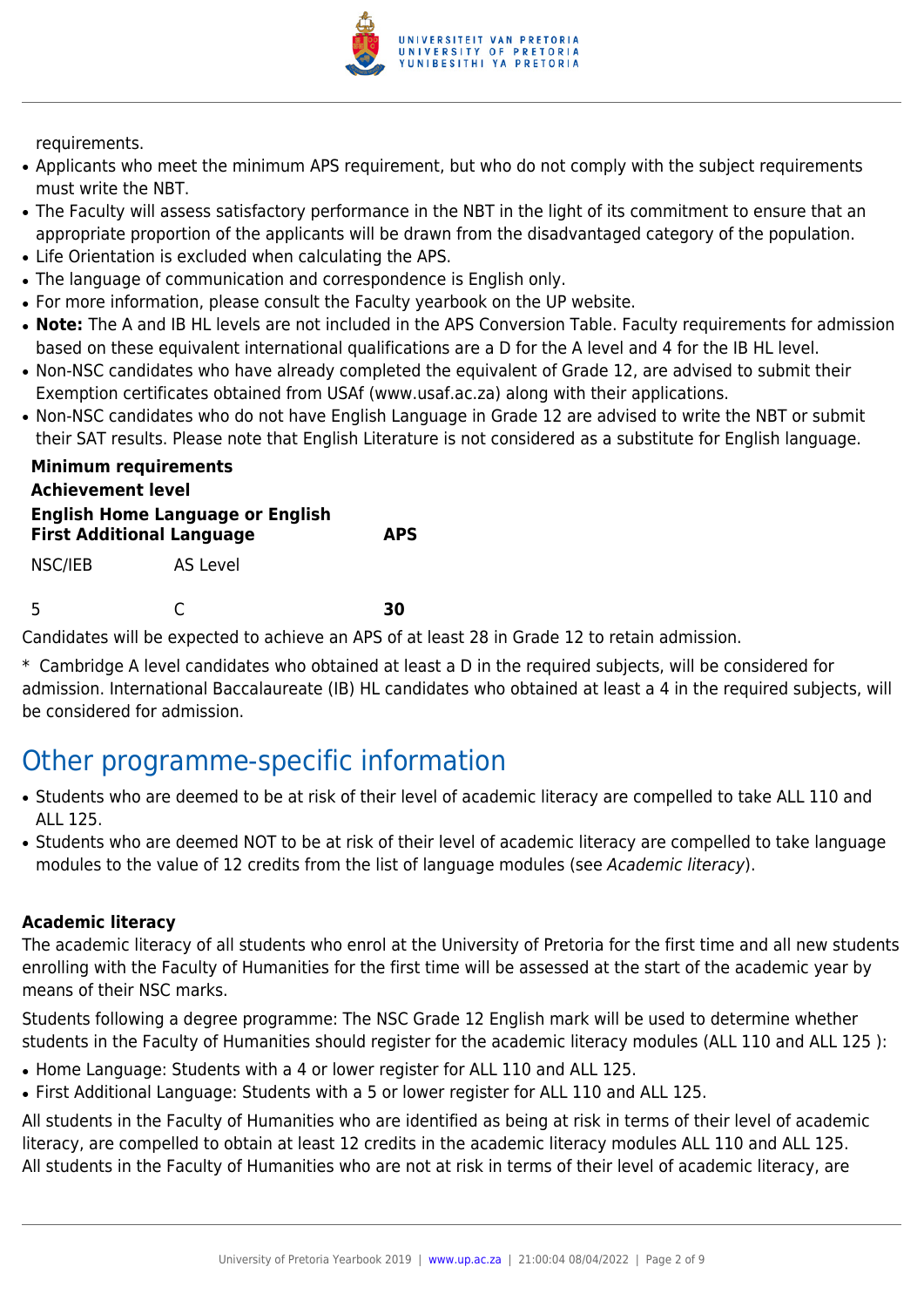

compelled to obtain at least 12 credits in language modules:

#### **Department of English**

ENG 110 Introduction to literature in English (I) ENG 120 Introduction to literature in English (II) ENG 118 English for specific purposes

#### **Departement Afrikaans**

AFR 110 Afrikaanse taalkunde en letterkunde AFR 120 Afrikaanse taalkunde en letterkunde AFR 114 Afrikaans vir sprekers van ander tale (I)

#### **Department of African Languages**

NDE 110 Introduction to isiNdebele grammar – Capita selecta \* Students who want to take isiNdebele in the second semester, should also register for AFT 121 (African languages literature: Capita selecta) ZUL 110 IsiZulu for beginners ZUL 111 Introduction to isiZulu grammar – Capita selecta \* Students want to take isiZulu in the second semester, should also register for AFT 121 (African languages literature: Capita selecta) SEP 110 Sepedi for beginners SEP 111 Introduction to Sepedi Grammar – Capita selecta \* Students who want to take Sepedi in the second semester, should also register for AFT 121 (African languages literature: Capita selecta) STW 110 Setswana for beginners STW 111 Introduction to Setswana Grammar – Capita selecta \*Students who want to take Setswana in the second semester, should also register for AFT 121 (African languages literature: Capita selecta) **Department of Modern European Languages** DTS 104 German for beginners DTS 113 German: Cultural-professional (1) \*Prerequisite: Grade 12 German FRN 104 French for beginners FRN 113 French: Cultural-professional (1) \*Prerequisite: Grade 12 French

SPN 101 Spanish for beginners

SPN 102 Spanish for beginners

PTG 101 Portuguese for beginners

### **Department of Ancient Languages and Cultures**

HEB 110 Hebrew LAT 110 Latin GRK 110 Greek

### **LANGUAGE GROUPS FOR SELECTION IN PROGRAMMES**

Note: Consult the online yearbook for module-specific requirements/prerequisites by searching for the relevant language module.

### **Module group 1 – Afrikaans**

### **Year level 1**

- As a first language: AFR 110, 120
- For speakers of other languages (also for speakers of other languages who are registered for qualifications in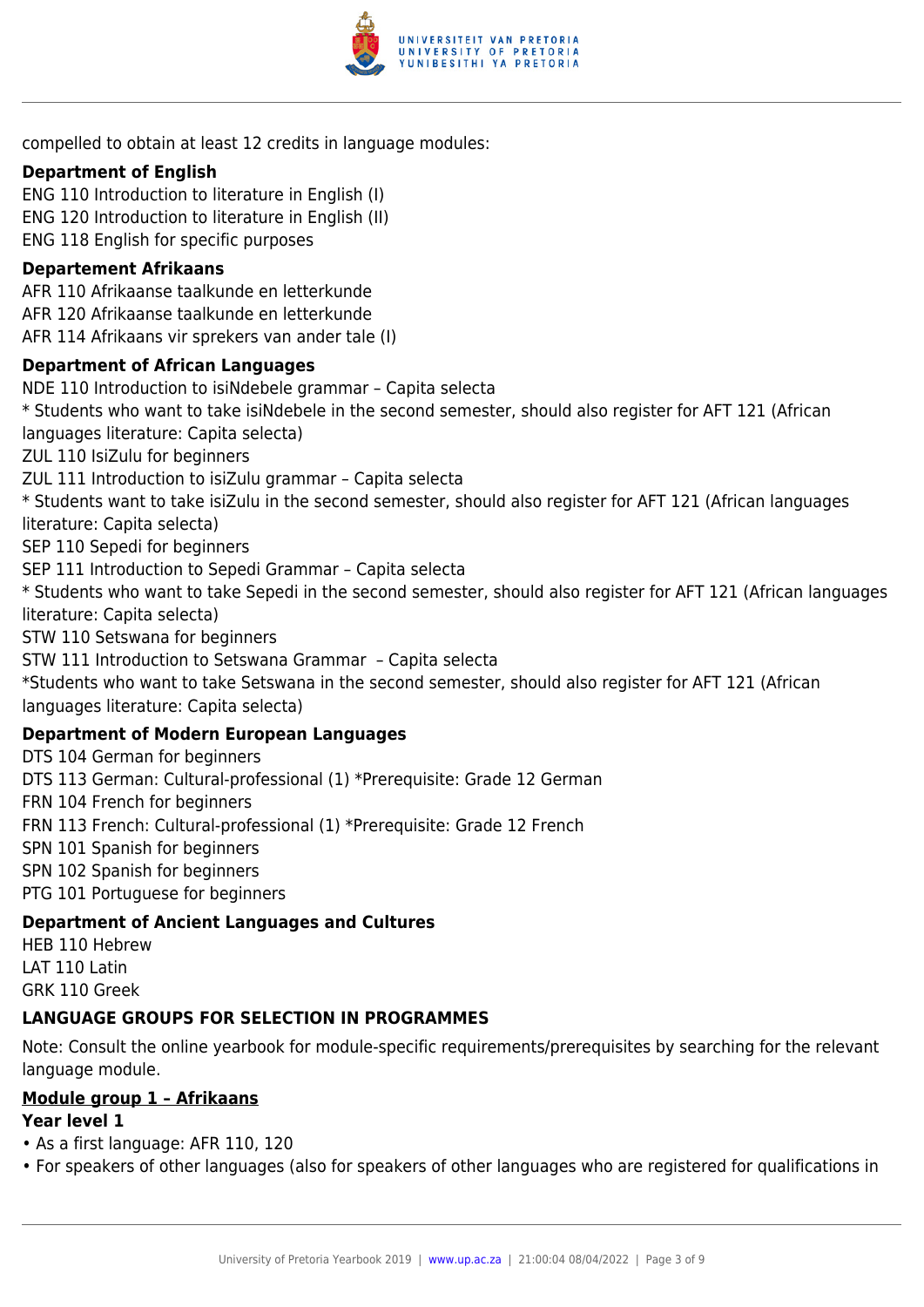

education and law) AFR 114

• For law students (first language): AFR 110 Note: AFR 120 may be taken additionally.

• For students following a programme in education: AFR 110, 120; (first language); AFR 114 (speakers of other languages)

#### **Year level 2**

- As a first language: AFR 214, AFR 210 ,220
- For students following a programme in education: AFR 214, AFR 220

#### **Year level 3**

- As a first language: AFR 311, 321
- For students following a programme in education: Any modules with alpha codes AFR offered at year level 3.

#### **Module group 2 – English**

#### **Year level 1**

- For special purposes: ENG 118
- For academic purposes: ENG 110, 120

#### **Year level 2**

ENG 210, 220

#### **Year level 3**

- ENG 310, 320
- ENG 311, 322

#### **Module group 3 – French**

#### **Year level 1**

- For beginners: FRN 104, 181 (LLM students)
- Cultural-professional (for students who have passed French in Grade 12): FRN 113, 123

#### **Year level 2**

FRN 211, 221

#### **Year level 3**

Cultural-professional: FRN 361, 362, 363, 364

#### **Module group 4 – German**

#### **Year level 1**

- For beginners: DTS 104
- Cultural-professional (for students who have passed German in Grade 12): DTS 113, 123

#### **Year level 2**

DTS 211, 221

#### **Year level 3**

Cultural-professional: DTS 361, 362, 363, 364

#### **Module group 5 – Greek Year level 1**

GRK 110, 120

#### **Year level 2** GRK 210, 220

# **Module group 6 – Hebrew**

**Year level 1** HEB 110, 120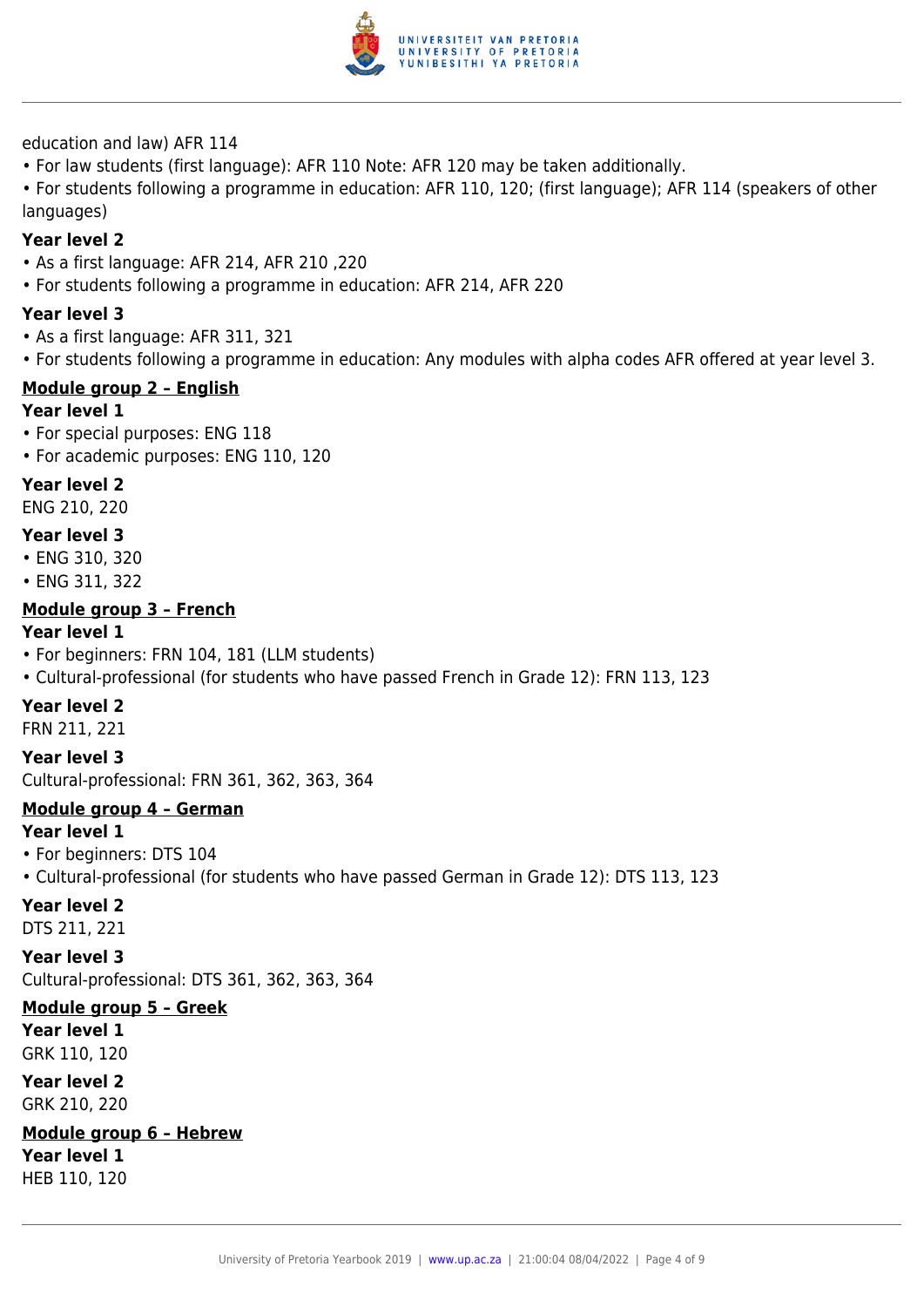

#### **Year level 2**

HEB 210, 220

#### **Module group 7 – Latin**

#### **Year level 1**

LAT 110, 120 (students who passed Latin in Grade 12 may start immediately with Latin at year level 2)

# **Year level 2**

LAT 210, 220

**Year level 3** LAT 310, 320

#### **Module group 8 – IsiNdebele**

#### **Year level 1**

For speakers of isiNdebele as home language or first or second additional language NDE 110, AFT 121

**Year level 2** NDE 210, AFT 220

**Year level 3** NDE 310, AFT 320

#### **Module group 9 – IsiZulu**

#### **Year level 1**

- For beginners: ZUL 110, 120
- For speakers of isiZulu as home language or first or second additional language: ZUL 111, AFT 121

#### **Year level 2**

- For students who did ZUL 110, 120 at year level 1: ZUL 210, 220
- For students who did AFT 121: ZUL 111 at year level 1: AFT 220, ZUL 211

#### **Year level 3**

ZUL 310, AFT 320

#### **Module group 10 – Sepedi**

#### **Year level 1**

- For beginners: SEP 110,120
- For speakers of Sepedi as home language or first or second additional language: SEP 111, AFT 121

#### **Year level 2**

- For students who did SEP 110, 120 at year level 1: SEP 210, 220
- For students who did AFT 121, SEP 111 at year level 1: AFT 220, SEP 211

#### **Year level 3**

SEP 310, AFT 320

#### **Module group 11 – Setswana**

#### **Year level 1**

- For beginners: STW 110, 120
- For speakers of Setswana as home language or first or second additional language: STW 111, AFT 121

#### **Year level 2**

- For students who did STW 110, 120 at year level 1: STW 210, 220
- For students who did AFT 121, STW 111 at year level 1: AFT 220, STW 211

### **Year level 3**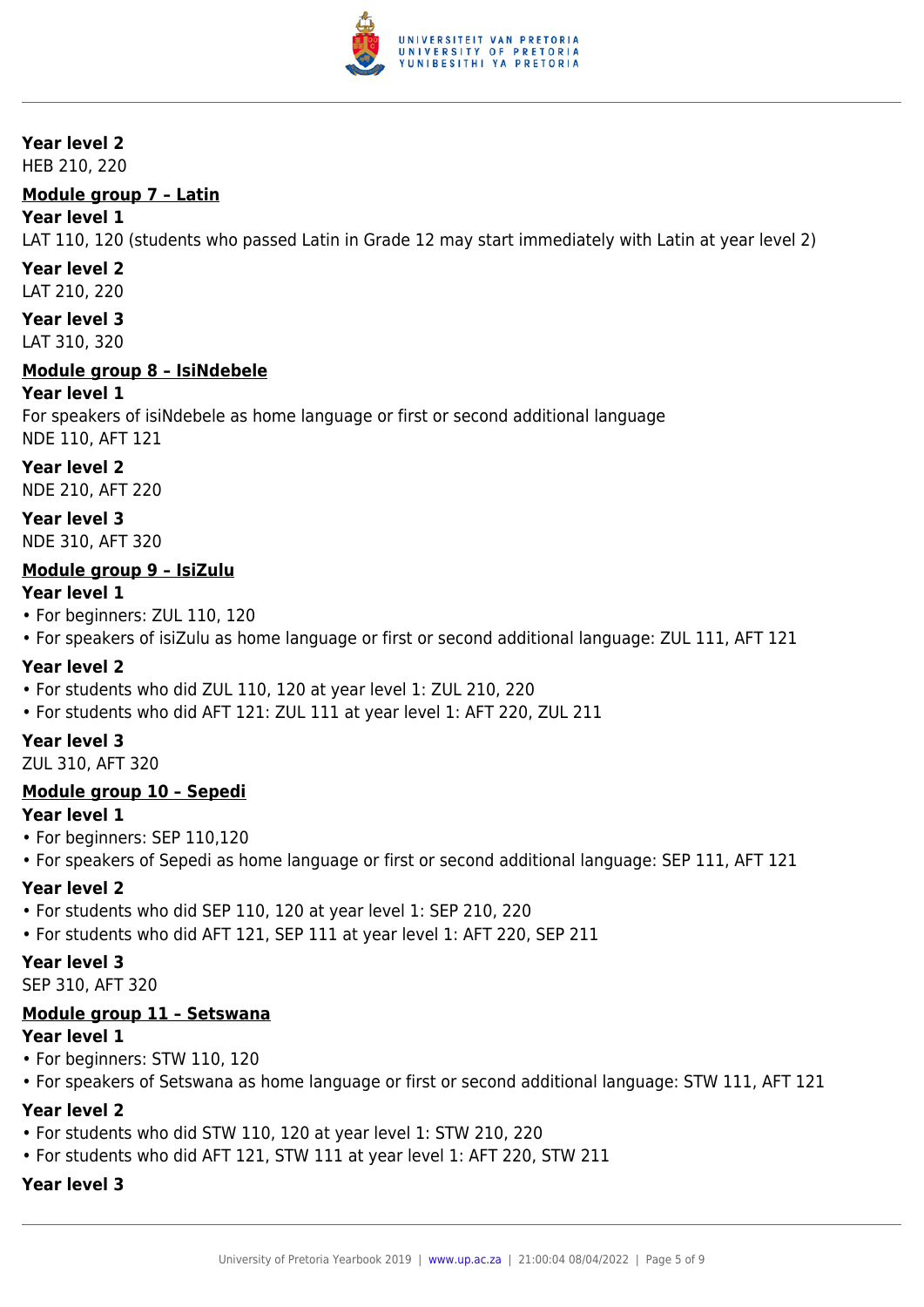

STW 310, AFT 320

#### **Module group 12 – Spanish**

**Year level 1**

For beginners: SPN 101, 102

#### **Year level 2**

SPN 211, 221

**Year level 3**

SPN 311, 321

#### **Module group 13 – Portuguese**

#### **Year level 1**

- For beginners: PTG 101
- Portuguese language and culture (for students who have passed Portuguese in Gr 12): PTG 113, 123

#### **Year level 2**

PTG 211, 221

#### **Year level 3**

PTG 311, 321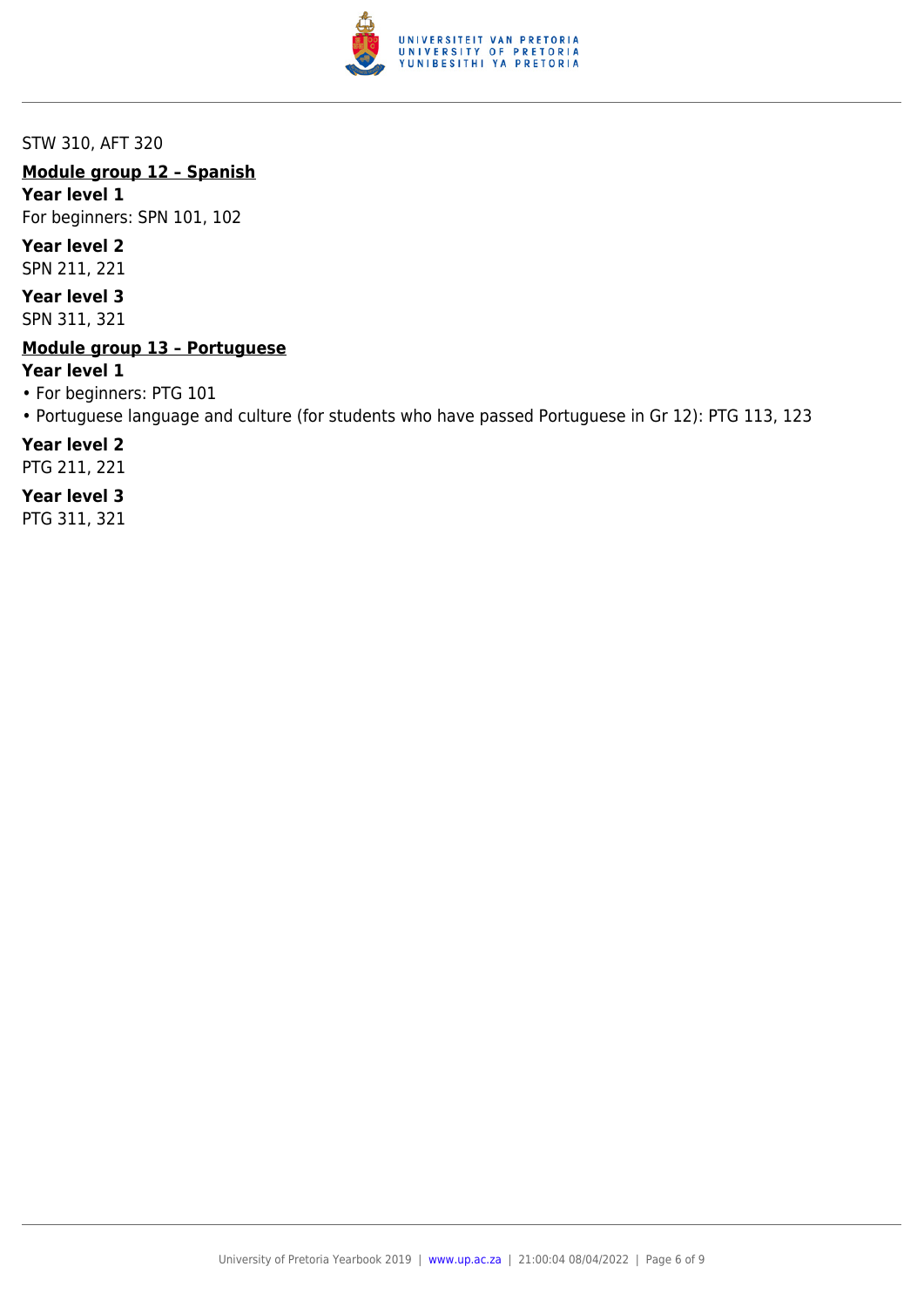

# Curriculum: Year 1

#### **Minimum credits: 120**

Elective modules for the first year

Select any three disciplines (subjects) at year level one and do two semester modules from each of these disciplines (to the value of at least 68 credits).

Special note: If BEM is selected as a discipline to continue with up to the third year, note that STK 110 is a prerequisite for BEM 314 and should already be taken in the first year of study.

If a language is selected as one of the three disciplines, the information provided under Language Groups should be taken into consideration – see Other programme-specific information.

# **Fundamental modules**

[Academic information management 101](https://www.up.ac.za/faculty-of-education/yearbooks/2019/modules/view/AIM 101) (AIM 101) - Credits: 6.00 [Academic literacy 110](https://www.up.ac.za/faculty-of-education/yearbooks/2019/modules/view/ALL 110) (ALL 110) - Credits: 6.00 [Academic literacy for Humanities 125](https://www.up.ac.za/faculty-of-education/yearbooks/2019/modules/view/ALL 125) (ALL 125) - Credits: 6.00 [Academic orientation 101](https://www.up.ac.za/faculty-of-education/yearbooks/2019/modules/view/UPO 101) (UPO 101) - Credits: 0.00

# **Core modules**

[Marketing Management 120](https://www.up.ac.za/faculty-of-education/yearbooks/2019/modules/view/BEM 120) (BEM 120) - Credits: 10.00 [Visual culture studies 111](https://www.up.ac.za/faculty-of-education/yearbooks/2019/modules/view/VKK 111) (VKK 111) - Credits: 12.00 [Visual culture studies 121](https://www.up.ac.za/faculty-of-education/yearbooks/2019/modules/view/VKK 121) (VKK 121) - Credits: 12.00

# **Elective modules**

[Anthropology 110](https://www.up.ac.za/faculty-of-education/yearbooks/2019/modules/view/APL 110) (APL 110) - Credits: 12.00 [Anthropology 120](https://www.up.ac.za/faculty-of-education/yearbooks/2019/modules/view/APL 120) (APL 120) - Credits: 12.00 [Drama and film studies 110](https://www.up.ac.za/faculty-of-education/yearbooks/2019/modules/view/DFK 110) (DFK 110) - Credits: 10.00 [Drama and film studies 120](https://www.up.ac.za/faculty-of-education/yearbooks/2019/modules/view/DFK 120) (DFK 120) - Credits: 10.00 [Heritage and cultural tourism 110](https://www.up.ac.za/faculty-of-education/yearbooks/2019/modules/view/EFK 110) (EFK 110) - Credits: 12.00 [Heritage and cultural tourism 120](https://www.up.ac.za/faculty-of-education/yearbooks/2019/modules/view/EFK 120) (EFK 120) - Credits: 12.00 [Philosophy 110](https://www.up.ac.za/faculty-of-education/yearbooks/2019/modules/view/FIL 110) (FIL 110) - Credits: 12.00 [Philosophy 120](https://www.up.ac.za/faculty-of-education/yearbooks/2019/modules/view/FIL 120) (FIL 120) - Credits: 12.00 [History 110](https://www.up.ac.za/faculty-of-education/yearbooks/2019/modules/view/GES 110) (GES 110) - Credits: 12.00 [History 120](https://www.up.ac.za/faculty-of-education/yearbooks/2019/modules/view/GES 120) (GES 120) - Credits: 12.00 [Information science 110](https://www.up.ac.za/faculty-of-education/yearbooks/2019/modules/view/INL 110) (INL 110) - Credits: 12.00 [Information science 140](https://www.up.ac.za/faculty-of-education/yearbooks/2019/modules/view/INL 140) (INL 140) - Credits: 12.00 [Theory of religion 110](https://www.up.ac.za/faculty-of-education/yearbooks/2019/modules/view/REL 110) (REL 110) - Credits: 12.00 [Kaleidoscope of religions 120](https://www.up.ac.za/faculty-of-education/yearbooks/2019/modules/view/REL 120) (REL 120) - Credits: 12.00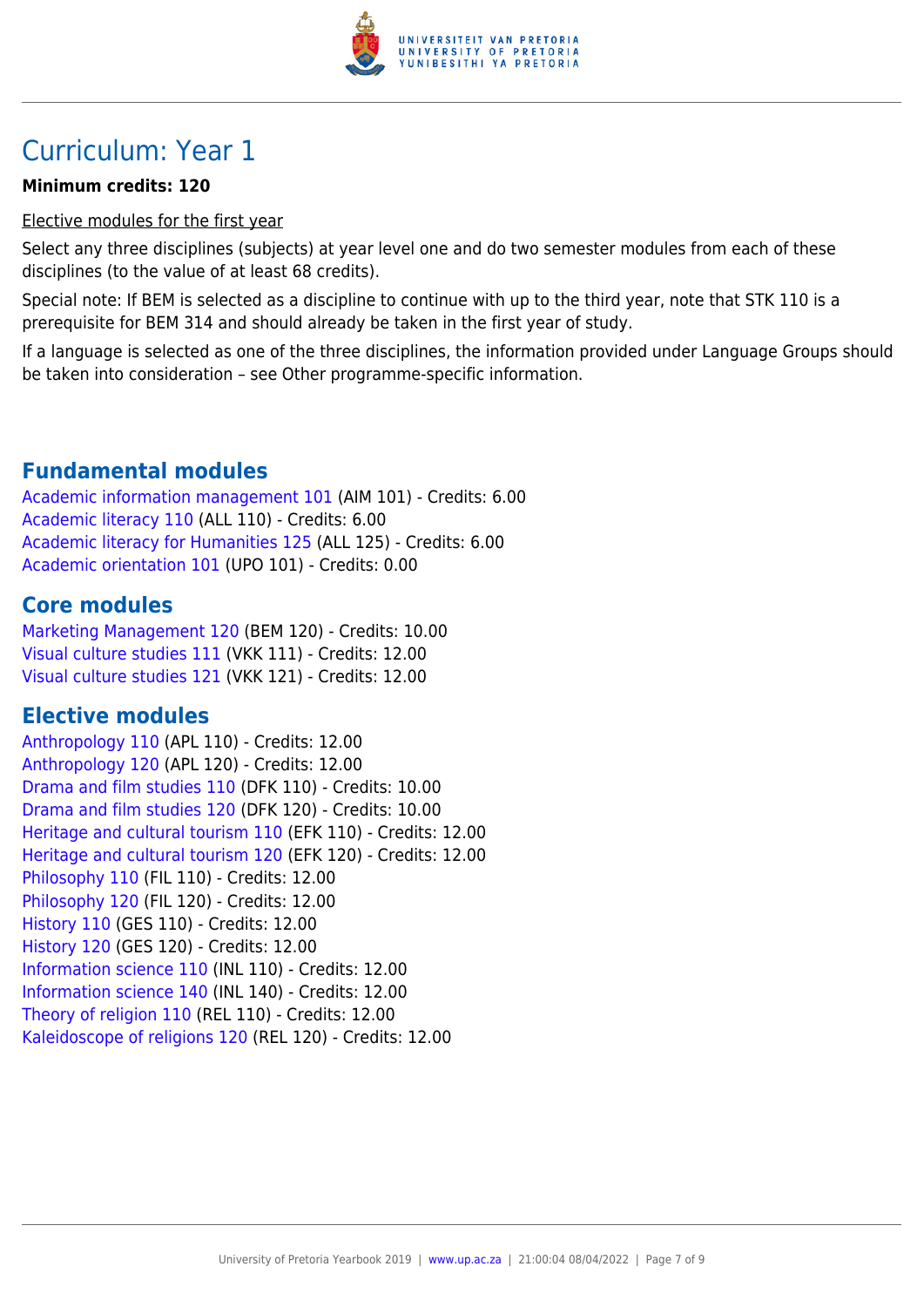

# Curriculum: Year 2

#### **Minimum credits: 120**

#### Elective modules for the second year

Select any two disciplines (subjects) which were sucessfully completed at year level one and do both semesters at year level two ( to the value of 80 credits). If DFK and /or BEM modules are selected, an additional module must be taken to meet the minimum credit requirement of 80.

## **Core modules**

[Visual culture studies 211](https://www.up.ac.za/faculty-of-education/yearbooks/2019/modules/view/VKK 211) (VKK 211) - Credits: 20.00 [Visual culture studies 221](https://www.up.ac.za/faculty-of-education/yearbooks/2019/modules/view/VKK 221) (VKK 221) - Credits: 20.00

# **Elective modules**

[Anthropology 210](https://www.up.ac.za/faculty-of-education/yearbooks/2019/modules/view/APL 210) (APL 210) - Credits: 20.00 [Anthropology 220](https://www.up.ac.za/faculty-of-education/yearbooks/2019/modules/view/APL 220) (APL 220) - Credits: 20.00 [Consumer behaviour 212](https://www.up.ac.za/faculty-of-education/yearbooks/2019/modules/view/BEM 212) (BEM 212) - Credits: 16.00 [Integrated brand communications 224](https://www.up.ac.za/faculty-of-education/yearbooks/2019/modules/view/BEM 224) (BEM 224) - Credits: 16.00 [Drama and film studies 210](https://www.up.ac.za/faculty-of-education/yearbooks/2019/modules/view/DFK 210) (DFK 210) - Credits: 15.00 [Drama and film studies 220](https://www.up.ac.za/faculty-of-education/yearbooks/2019/modules/view/DFK 220) (DFK 220) - Credits: 15.00 [Heritage and cultural tourism 210](https://www.up.ac.za/faculty-of-education/yearbooks/2019/modules/view/EFK 210) (EFK 210) - Credits: 20.00 [Heritage and cultural tourism 220](https://www.up.ac.za/faculty-of-education/yearbooks/2019/modules/view/EFK 220) (EFK 220) - Credits: 20.00 [Contesting modernities I and II 210](https://www.up.ac.za/faculty-of-education/yearbooks/2019/modules/view/FIL 210) (FIL 210) - Credits: 20.00 [Philosophy in context 220](https://www.up.ac.za/faculty-of-education/yearbooks/2019/modules/view/FIL 220) (FIL 220) - Credits: 20.00 [History 210](https://www.up.ac.za/faculty-of-education/yearbooks/2019/modules/view/GES 210) (GES 210) - Credits: 20.00 [History 220](https://www.up.ac.za/faculty-of-education/yearbooks/2019/modules/view/GES 220) (GES 220) - Credits: 20.00 [Information science 230](https://www.up.ac.za/faculty-of-education/yearbooks/2019/modules/view/INL 230) (INL 230) - Credits: 20.00 [Information science 240](https://www.up.ac.za/faculty-of-education/yearbooks/2019/modules/view/INL 240) (INL 240) - Credits: 20.00 [Information science 260](https://www.up.ac.za/faculty-of-education/yearbooks/2019/modules/view/INL 260) (INL 260) - Credits: 20.00 [Dynamics of religion 210](https://www.up.ac.za/faculty-of-education/yearbooks/2019/modules/view/REL 210) (REL 210) - Credits: 20.00 [Ancient religions and health 220](https://www.up.ac.za/faculty-of-education/yearbooks/2019/modules/view/REL 220) (REL 220) - Credits: 20.00